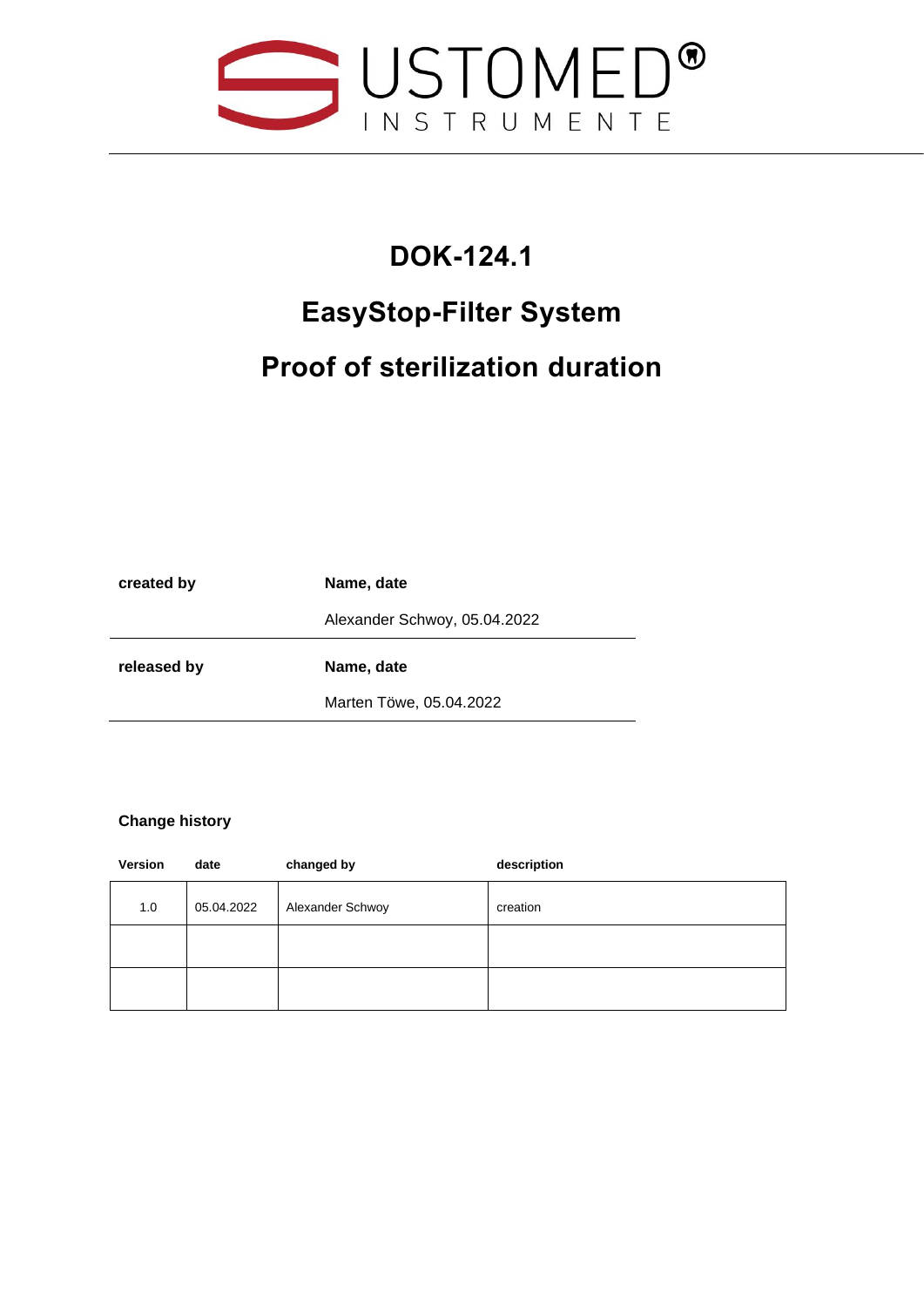

## **INHALT**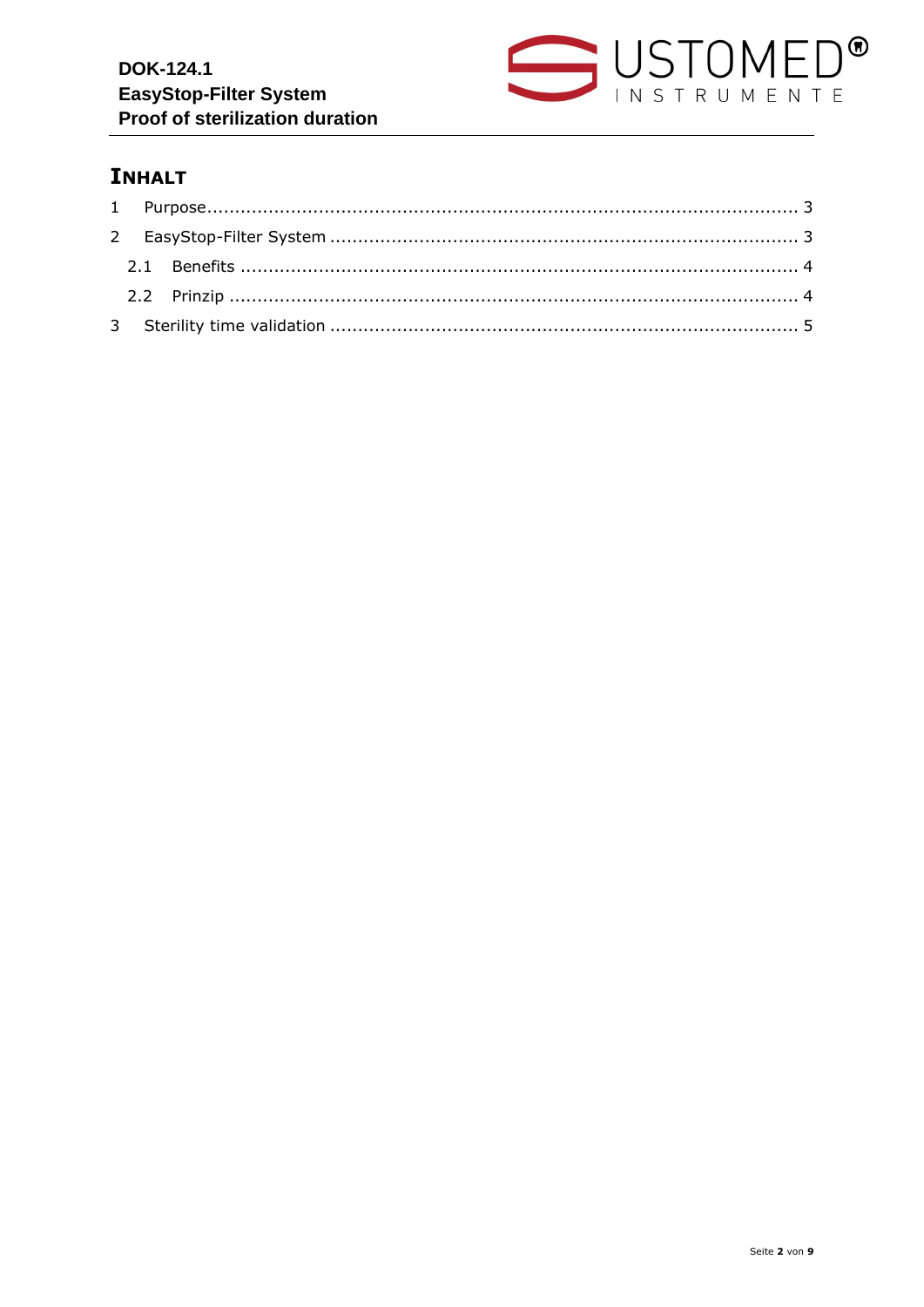

## <span id="page-2-0"></span>**1 Purpose**

This document describes and specifies how long the sterility of the products is guaranteed after reprocessing according to the specifications in the USTOMED Instructions for Use. The article number 481.01.04.1 from the following validation report of the accredited test laboratory "Zwisler Laboratorium GmbH" corresponds to all subsequent USTOMED sterilization containers with EasyStop filter system and all other containers that work with this system.

- 90-626-040
- 90-626-065
- 90-628-040
- 90-628-065

## <span id="page-2-1"></span>**2 EasyStop-Filter System**

The EasyStop-Filter System stops microorganisms even more effectively than conventional filters and can be resterilized without a limited number of sterilization cycles. No consumables are required. One single hand step is all that is needed to open or close the filter: push in the filter cover and turn it.

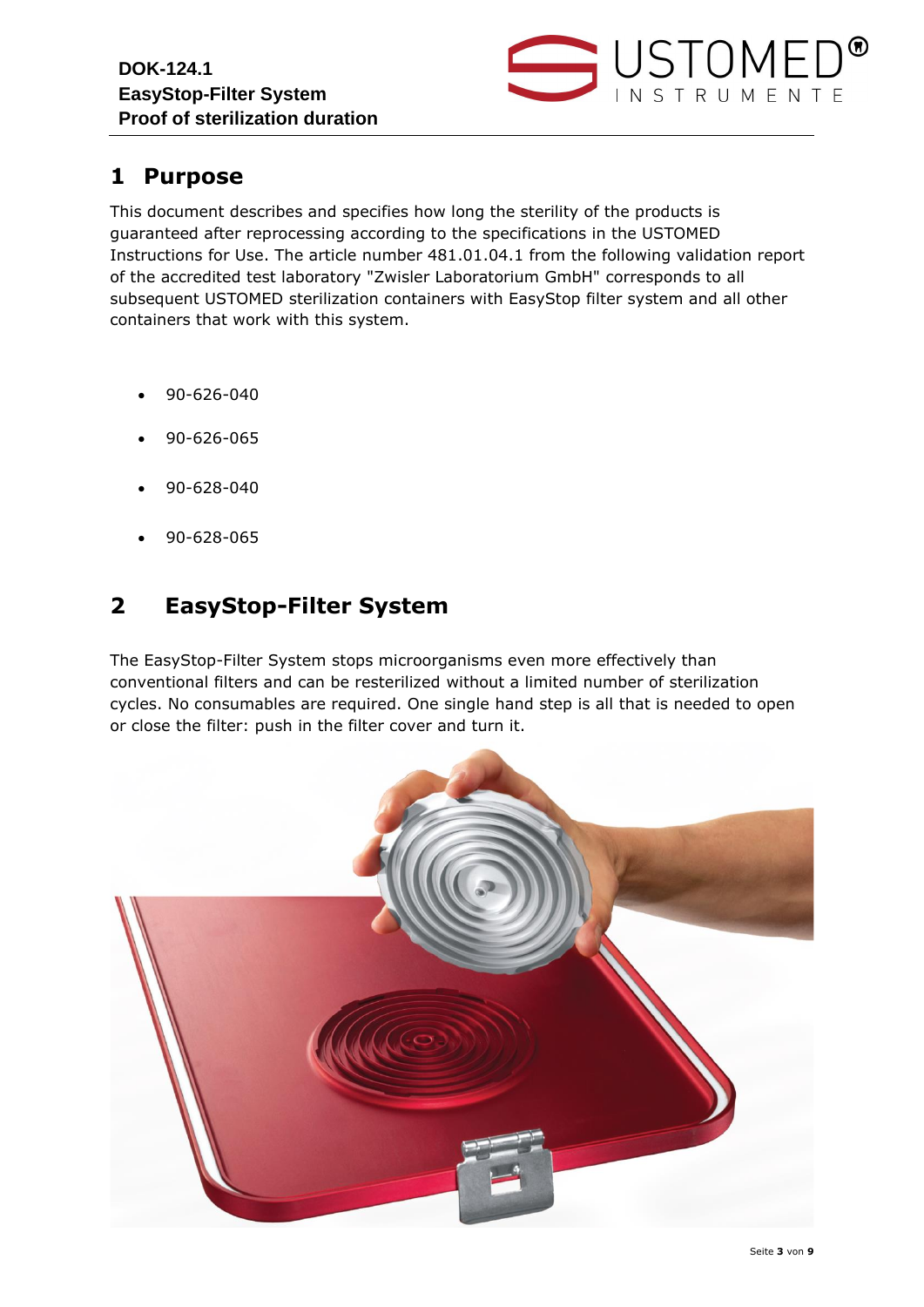

## <span id="page-3-0"></span>**2.1 Benefits**

- Very high abrasion resistance due to precise, machined production from solid aluminum material
- Dirt and germ repellent
- Fast, residue-free drying during steam sterilization
- High-quality material for triple safety: adhesion free, non-porous and corrosion free

## <span id="page-3-1"></span>**2.2 Prinzip**

The two-part aluminum filter system, consisting of the insert and the lid of the sterile container serves as a germ barrier under the principle of the "Pasteur's loop", by forming a labyrinth of ring ribs that reliably separates microbes, germs and particles. The meandering flow path achieves a separation efficiency of 99.997%.

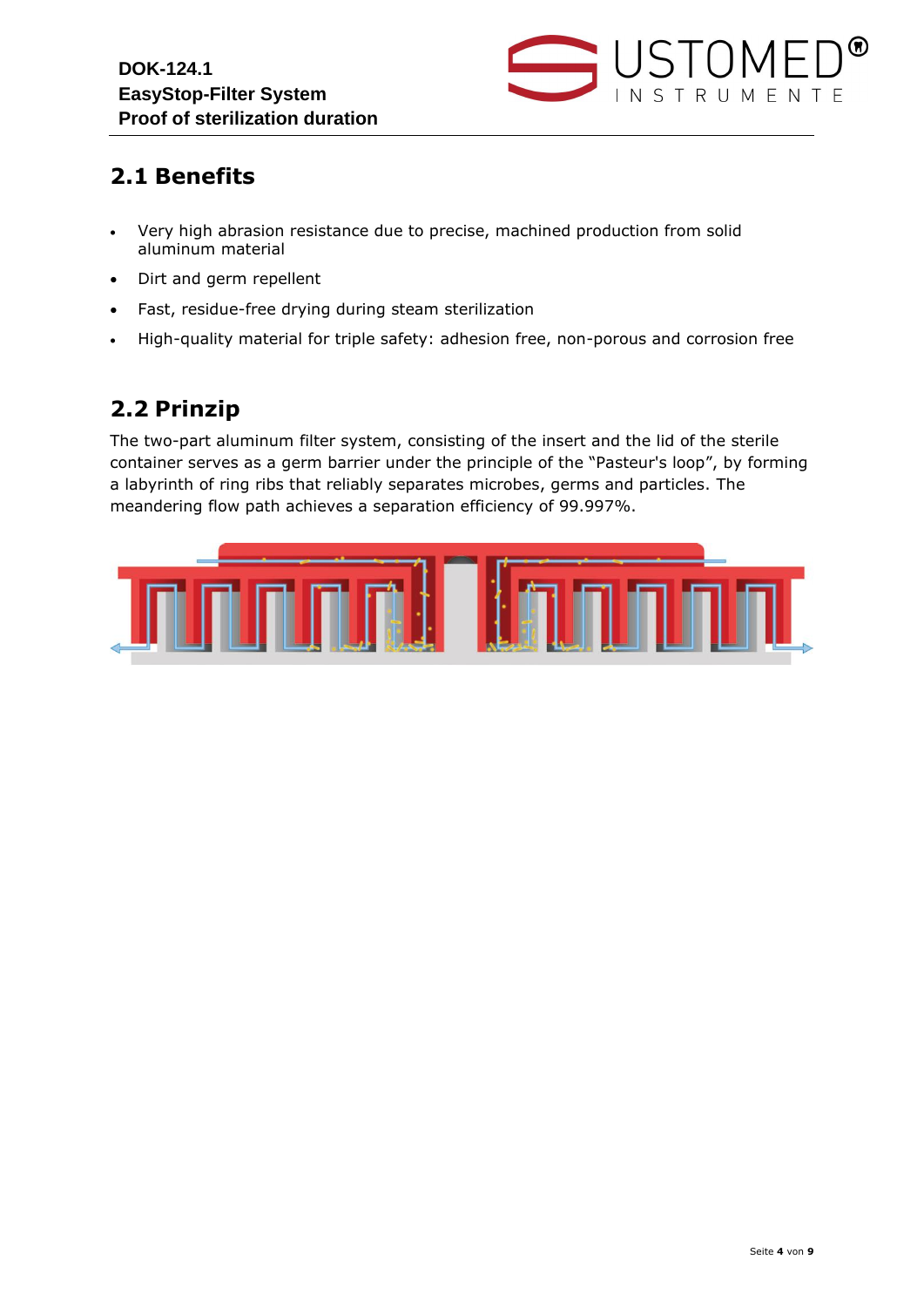

#### <span id="page-4-0"></span>3 **Sterility time validation**

commentey to report 1889.2716 page 1<br>I spenimen (1889.2716)

Zwisler Laboratorium GmbH, Blarerstraße 56, 78462 Konstanz, Europe



D-78462 Konstanz, Germany Akkredited Laboratory DAkkS: D-PL-13207-01

DARKS Deuw<br>Akkreditierungssw<br>D-PL-13207-01-02<br>D-PL-13207-01-02

.<br>Mung 216-AP-383.18.34 ww.zig.de får Gesandne<br>edishprodukt

GLPGood Laboratory Practice

## Commentary to Report N° 1809.2716

The following remarks are not part of the study report. They may only be considered as additional information for the sponsor without responsability. This commentary is valid without a signature.

### Notice

The intended use of a sterilisation container is to maintain the sterility of its content after sterilisation for a certain period of time. To demonstrate that the used sterile barrier system (HardTop Box mit EasyStop Filter (310x190x50 mm), Art. No.: 481.01.04.1, lot: 046550) maintains integrity over 9 months under not controlled environmental conditions one test specimen was packed with stainless steal bars and instruments by the sponsor: The test specimen was sterilised by the sponsor in an Autoklav Typ B60.

After the sterilisation the test specimen was kept at room temperature under non controlled environmental conditions for 9 months and 6 days followed by the test of sterility in compliance with ISO 11737-2:2009.

From the container the following test tems were tested for sterility:

5x5 instruments and the cloths after wiping the container and the lid.

Therefore each test item was immersed in a suitable container with Soy-bean casein digestbouillon (Caso-b) and was incubated for 14 days at 30°C (aerobic). While incubation and after 14 days the bouillon was visually checked for turbidity / microbial growth. Then an aliquot of the bouillon was tested for the absence of microbicidal or microbiostatic substances. This growth promotion test was performed with Bacillus subtilis (ATCC 6633), Aspergillus brasiliensis (ATCC 16404) and Candida albicans (ATTC 10231).

| Sample No. and Sample name                                                                                                                                                                                                   |                              | <b>Sterility Test</b>                                                                                     | <b>Growth Promotion Test</b>                                                                                                                                                                                                 |  |
|------------------------------------------------------------------------------------------------------------------------------------------------------------------------------------------------------------------------------|------------------------------|-----------------------------------------------------------------------------------------------------------|------------------------------------------------------------------------------------------------------------------------------------------------------------------------------------------------------------------------------|--|
| 1809.2716: test item 1 (5 instruments)<br>test item 2 (5 instruments)<br>test item 3 (5 instruments)<br>test item 4 (5 instruments)<br>test item 5 (5 instruments)<br>cloth after wiping container<br>cloth after wiping lid |                              | no growth<br>no growth<br>no growth<br>no growth<br>no growth<br>no growth<br>no growth                   | growth of all tested strains<br>growth of all tested strains<br>growth of all tested strains<br>growth of all tested strains<br>growth of all tested strains<br>growth of all tested strains<br>growth of all tested strains |  |
| Zwisler Laboratorium GmbH<br>Register Freiburg HRB 381817<br>Blarerstraße 56<br>78462 Konstanz                                                                                                                               | TEL.<br>FAX<br>E-MAIL<br>URL | 0049 7531 99 11 00<br>0049 7531 99 11 01<br>info@zwisler-laboratorium.com<br>www.zwisler-laboratorium.com | <b>BANK DATA</b><br>BLZ 69050001 Konto 69948<br>SWIFT Sparkasse Bodensee SOLADES1KNZ<br>DE12 69050001 00000 69948<br>VAT DE21454414B                                                                                         |  |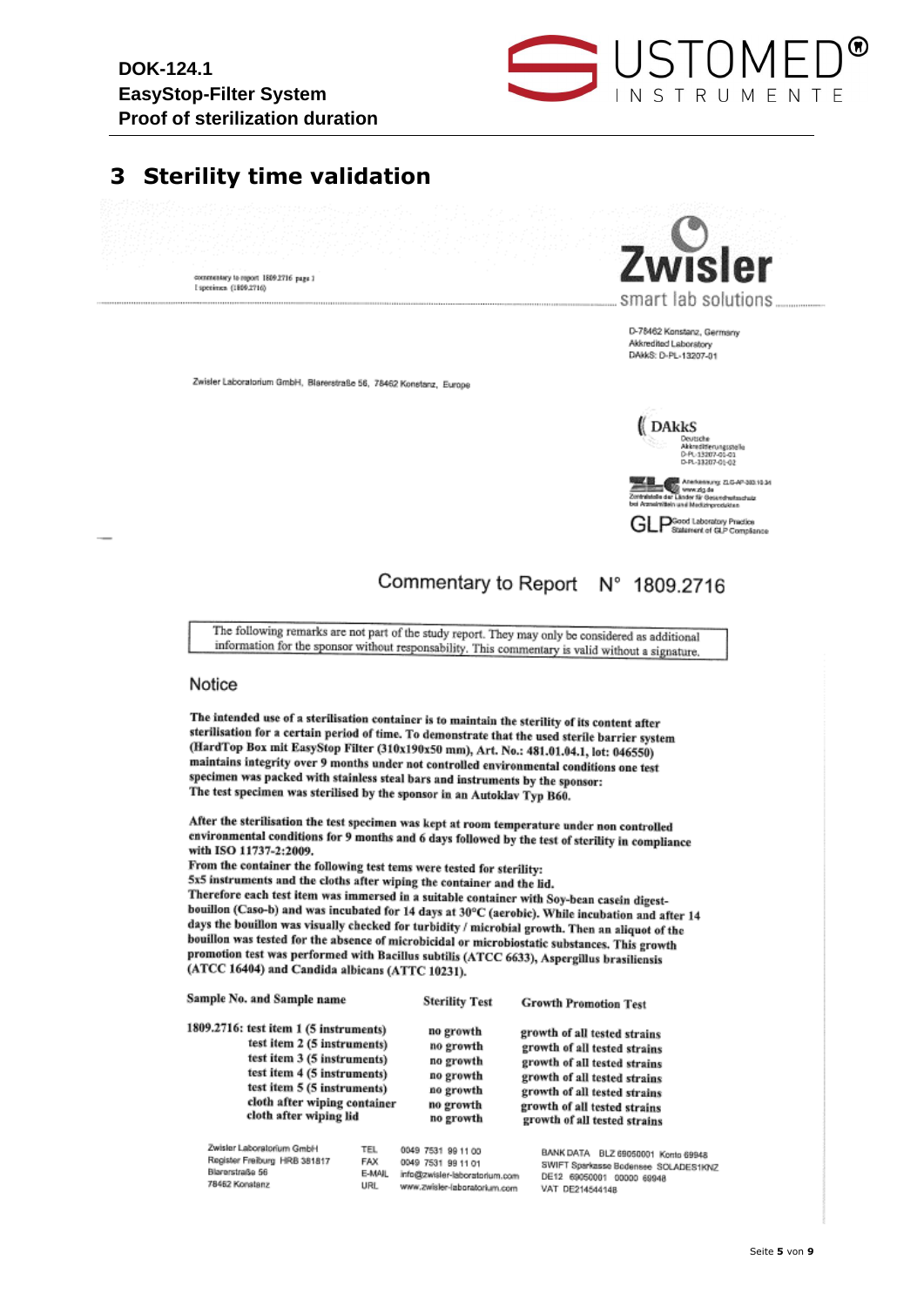### **DOK-124.1 EasyStop-Filter System Proof of sterilization duration**



commentary to report 1909.2716 page 2<br>1 spectrum (1809.2716)



D-78462 Konstanz, Germany Akkredited Laboratory DAkkS: D-PL-13207-01

Since the test for sterility showed no bacterial growth in any of the test items after 14 days of include the test for sterling showed no bacterial growth in any of the test items after 14 days of<br>incubation and no microbicidal or microbiostatic substances in the incubation medium were observed, the examined sample is considered to be STERILE. The performed storage suggests a<br>stable microbial integrity of the modies letter of the STERILE. The performed storage suggests a stable microbial integrity of the medical device of 9 months.

Dr. Christian Draing, Study Director

Konstanz, 12/10/2018

Zwisler Laboratorium GmbH TEL 0049 7531 99 11 00 BANK DATA BLZ 69050001 Konto 69948 Register Freiburg HRB 381817 **FAX** 0049 7531 99 11 01 SWIFT Sparkasse Bodonsee SOLADES1KNZ Blarerstraße 56 E-MAIL info@zwisler-laboratorium.com DE12 69050001 00000 69948 78462 Konstanz **URL** www.zwisier-laboratorium.com VAT DE214544148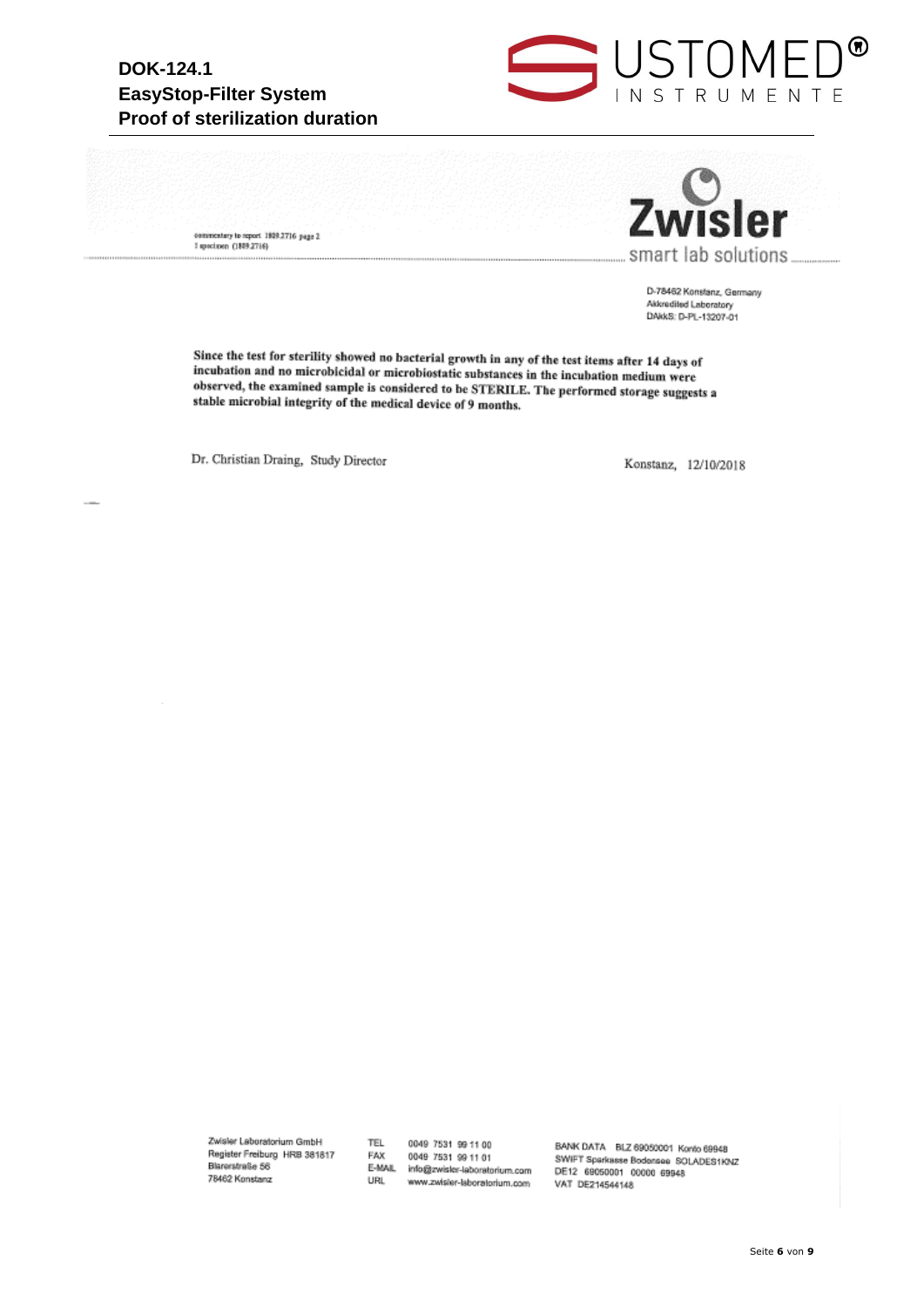

Hport 1889.2716 page 1<br>1 specimes (1809.2716)

Zwister Laboratorium GmbH, Blarerstraße 56, 78462 Konstanz, Europe



D-78462 Konstanz, Germany Akkredited Laboratory DAkkS: D-PL-13207-01

DAkkS Deutsche<br>Akkrealtferungsstelle<br>D-PL-13207-01-01<br>D-PL-13207-01-02



GLP<sup>Good</sup> Laboratory Practice

#### Report N° 1809.2716

Sampling and tests were performed according to specifications under 'specimen data' and 'methods' respectively. Particulars about best measurement capability and technical standards are available on request.

### Results

### HardTop Box mit EasyStop Filter (310x190x50 mm), storage 9 months

| Loading of container                         |                                  |                               |                                       |
|----------------------------------------------|----------------------------------|-------------------------------|---------------------------------------|
| stainless steal har and                      | performed by                     |                               |                                       |
| instruments                                  | sponsor                          |                               |                                       |
| Sterilization                                |                                  |                               |                                       |
| Autoklav Typ B60                             | performed by                     |                               |                                       |
|                                              | sponsor                          |                               |                                       |
| Storage                                      |                                  |                               |                                       |
| planned storage condition                    | not controlled                   | for 9 months                  |                                       |
|                                              | environmental                    |                               |                                       |
| storage condition, period                    | conditions<br>21.12.2017-        |                               |                                       |
|                                              | 27.09.2018                       | $( = 9$ months and 6 days)    |                                       |
| direct inoculation, aerob                    |                                  |                               |                                       |
| <b>Test of Sterility of five</b>             |                                  | no growth after 14 days       |                                       |
| instruments (5 parts)                        |                                  |                               |                                       |
| <b>Test of Sterility of cloth</b>            |                                  | no growth after 14 days       |                                       |
| after wiping container                       |                                  |                               |                                       |
| <b>Test of Sterility of cloth</b>            |                                  | no growth after 14 days       |                                       |
| after wiping lid<br><b>Test of Sterility</b> |                                  |                               |                                       |
|                                              |                                  | test passed after 15 days     |                                       |
| <b>Growth promotion tests</b>                |                                  |                               |                                       |
| <b>Sterility Testing Control</b>             |                                  | growth after 1 day            |                                       |
| ratheds                                      | RealTime Ageing ISO 17664:2004   |                               | Storage-1e.doc                        |
|                                              |                                  |                               |                                       |
| Zwisler Laboratorium GmbH                    | TEL.<br>0049 7531 99 11 00       |                               | BANK DATA<br>BLZ 69050001 Kanto 69948 |
| Register Freiburg HRB 381817                 | <b>FAX</b><br>0049 7531 99 11 01 |                               | SWIFT Sparkasse Bodensee SOLADES1KNZ  |
| Blarerstraße 56<br>78462 Konstanz            | E-MAIL<br>URL                    | info@zwisier-laboratorium.com | DE12 69050001 00000 69948             |
|                                              |                                  | www.zwisler-laboratorium.com  | VAT DE214544148                       |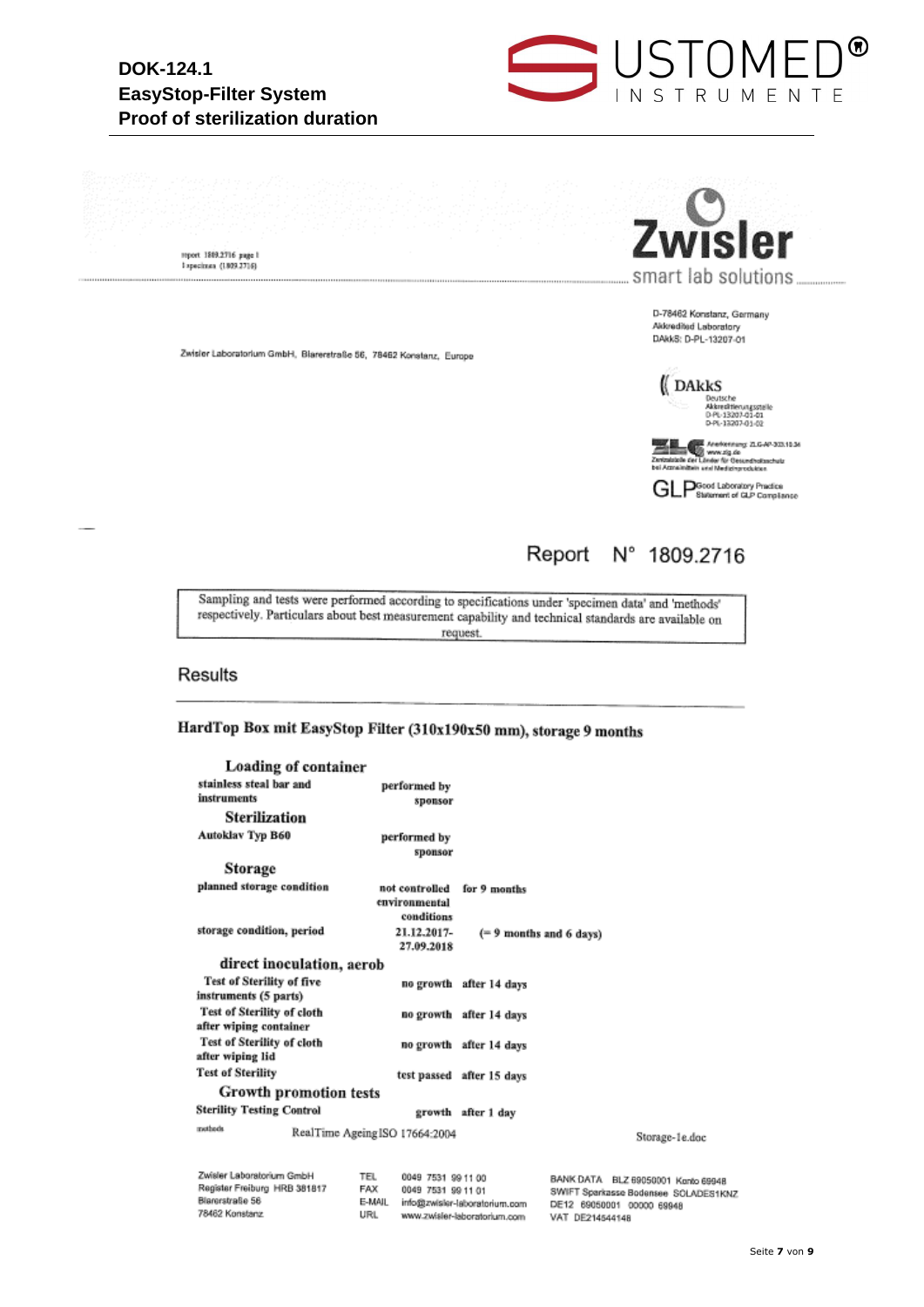

report 1989.2716 page 2 I specimen (1809.2716)

**ZIALLE** smart lab solutions

> D-78462 Konstanz, Germany Akkredited Laboraton DAkkS: D-PL-13207-01

steritest-2e.doc, Vers. 4 steritest-2e.doc. Vers. 4

specimen data: number 1809.2716, lot 046550, receipt of specimen 14.09.2018, experimental starting date 27.09.2018, experimental spectrum to the 12.10.2018, under the designation 'inactive medical device', Medizinprodukt, manufactured by Innovations Modical GmbH, samplino date 12.10.2018, under the designation 'inactive medical device', Medizinprod

ISO 11737-2:2009, ZLG

Sterility Testing ISO 11737-2:2009, ZLG

The sign '<' means 'less than the quoted value', >' means 'more than the quoted value'. Detected microorganisms are reported as '+ n.' and negative test results as 'n.n.' this means the microorganism was not found in the specified volume. Methods labeled with an 'A' are out of the accredited ambit; methods labeled with a 'U' were performed by a sub contractor. Test results exclusively refer to the specimen and not to the entire lot, bundle etc. This test report may only be kopied or published as a complete document including the signature on the last page and all data of 1 specimen (number 1809.2716) with permission of the laboratory.

To improve our service we would like to ask you for a feedback. Are you happy with our service or how could we improve this service? Please feel free to send us your comments and recommendations. Thank you for your input and the continuing good cooperation

C. Dray

Dr. Christian Draing, Study Director

Sterility

Konstanz, 12/10/2018

Zwisler Laboratorium GmbH **TEL** 0049 7531 99 11 00 Register Freiburg HRB 381817 FAX 0049 7531 99 11 01 Blarerstraße 56 E-MAIL info@zwisier-teboratorium.com 78462 Konstanz URL www.zwisler-laboratorium.com

BANK DATA BLZ 69050001 Konto 69948 SWIFT Sparkasse Bodensee SOLADES1KNZ DE12 69050001 00000 69948 VAT DE214544148